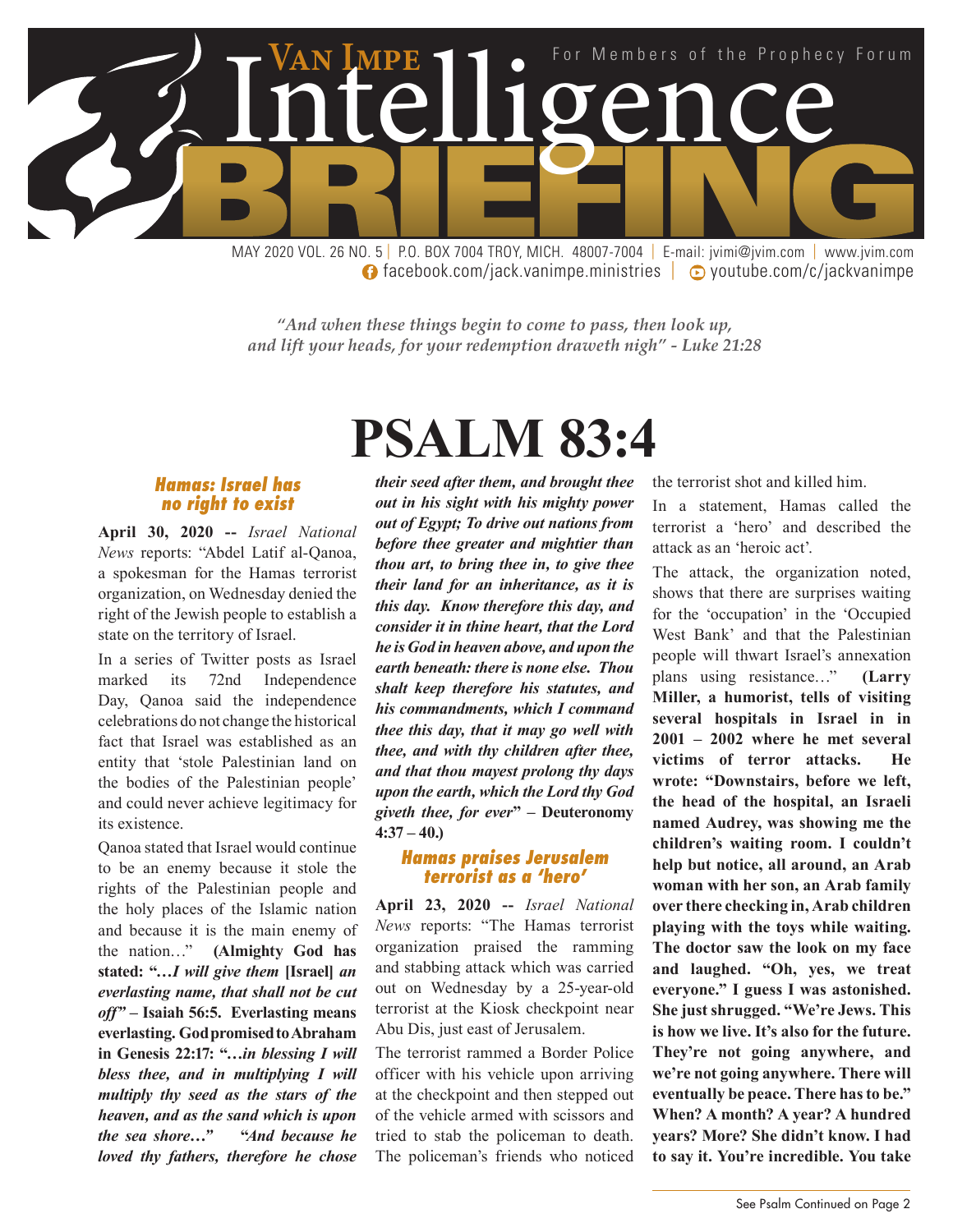**everyone, you treat everyone, no one goes first, no one goes last, you just go in order of who needs help. That's, like, Mother Teresa stuff. "We're not saints, we're just doing our jobs. It's not easy, I admit. And it gets hard when they cheer when the [Jewish] bodies are brought in." I looked at her. What did you say? She sighed. "Yes, it gets hard when they cheer." This was one of the times during my trip when I held up my hands and said, "Stop. Wait." I turned and walked away to breathe deeply for a minute… I didn't meet one Jew the whole trip who didn't think there would be peace, not one. "We can work it out. We have to. They're not going anywhere. Neither are we." Of course, it gets hard when they cheer. I guess it does.")** 

#### *ICC: 'Palestine' a state, Israel can be prosecuted*

**May 1, 2020 --** *Israel National News* reports: "'Palestine' is a state and the International Criminal Court has jurisdiction involving its cases, the ICC prosecutor ruled Thursday, which could pave the way for a war crimes investigation against Israel.

A three-judge panel of the ICC Pretrial Chamber must now affirm the decision by Fatou Bensouda.

Israel has been accused of committing war crimes in Judea and Samaria, eastern Jerusalem and the Gaza Strip.

Israel is not a signer of the Rome Statute and therefore not a part of the ICC. The Palestinian Authority is, even though it is not a full member state of the United **Nations**.

Under Bensouda's 60-page decision, the ICC may exercise its jurisdiction in 'territory' that 'comprises the West Bank, including East Jerusalem, and Gaza.'

Some 50 briefs, both for and against Israel, were filed in the case. The countries that supported Israel position included the Czech Republic, Austria, Germany, Australia, Hungary, Brazil and Uganda, *The Jerusalem Post* reported…" **("***Why do the heathen rage,* 

*and the people imagine a vain thing? The kings of the earth set themselves, and the rulers take counsel together, against the Lord, and against his anointed, saying, Let us break their bands asunder, and cast away their cords from us. He that sitteth in the heavens shall laugh: the Lord shall have them in derision. Then shall he speak unto them in his wrath, and vex them in his sore displeasure. Yet have I set my king upon my holy hill of Zion. I will declare the decree: the Lord hath said unto me, Thou art my Son; this day have I begotten thee. Ask of me, and I shall give thee the heathen for thine inheritance, and the uttermost parts of the earth for thy possession. Thou shalt break them with a rod of iron; thou shalt dash them in pieces like a potter's vessel. Be wise now therefore, O ye kings: be instructed, ye judges of the earth. Serve the Lord with fear, and rejoice with trembling. Kiss the Son, lest he be angry, and ye perish from the way, when his wrath is kindled but a little. Blessed are all they that put their trust in him***" – Psalm 2:1-12.)**

#### *Arab League: Sovereignty would be a 'war crime' against Palestinians*

**May 1, 2020 --***Israel National News* reports: "The Arab League said on Thursday that an Israeli proposal to apply sovereignty over parts of Judea and Samaria constituted a 'new war crime' against the Palestinians, *AFP* reports.

'The implementation of plans to annex any part of the Palestinian territories occupied in 1967, including the Jordan Valley… and the lands on which Israeli settlements are standing represents a new war crime… against the Palestinian people,' Arab foreign ministers said in a joint statement following a virtual conference chaired in Cairo.

The Arab League also urged the United States to 'withdraw its support in enabling the plans of the occupying Israeli government'.

The condemnation follows the coalition agreement between Prime Minister

Binyamin Netanyahu and Blue and White chairman Benny Gantz, which states that the government could apply sovereignty to parts of Judea and Samaria this coming July…" **(The Arab League does not know history, or the Qur'an – "***And* , *when Moses said to his people, "O my people, remember the favor of Allah* **[God]** *upon you when He appointed among you prophets and made you possessors and gave you that which He had not given anyone among the worlds. O my people, enter the Holy Land which Allah has assigned to you and do not turn back and* **[thus]** *become losers*." — **Quran, Surah Al-Ma'idah 5:20-21. Nor do they know the Bible — Genesis 15:18 states: "***In the same day the Lord made a covenant with Abram, saying, Unto thy seed have I given this land, from the river of Egypt unto the great river, the river Euphrates***" and in Joshua 1:4 we read: "***From the wilderness and this Lebanon even unto the great river, the river Euphrates, all the land of the Hittites, and unto the great sea toward the going down of the sun, shall be your coast***." These verses encompass all of the land modern Israel currently possesses, plus all of the land of the Palestinians (the West Bank and Gaza), plus some of Egypt and Syria, plus all of Jordan, plus some of Saudi Arabia and Iraq. Israel currently possesses only a fraction of the land God has promised.)**

#### *PA TV: Al-Aqsa is more precious than your children*

**April 23, 2020 --** *Israel National News* reports: "A filler between broadcasts on official *PA TV* reinforces the PA's message to Palestinian Arabs that the Islamic holy places and the struggle for 'Palestine' are worth the sacrifice of their children.

For decades, the PA has promoted to parents and children alike the ideal of dying as 'Martyrs' for the cause.

In the new filler, the PA teaches Palestinian Arabs that the Al-Aqsa Mosque is 'more precious than my children and more precious than my family.'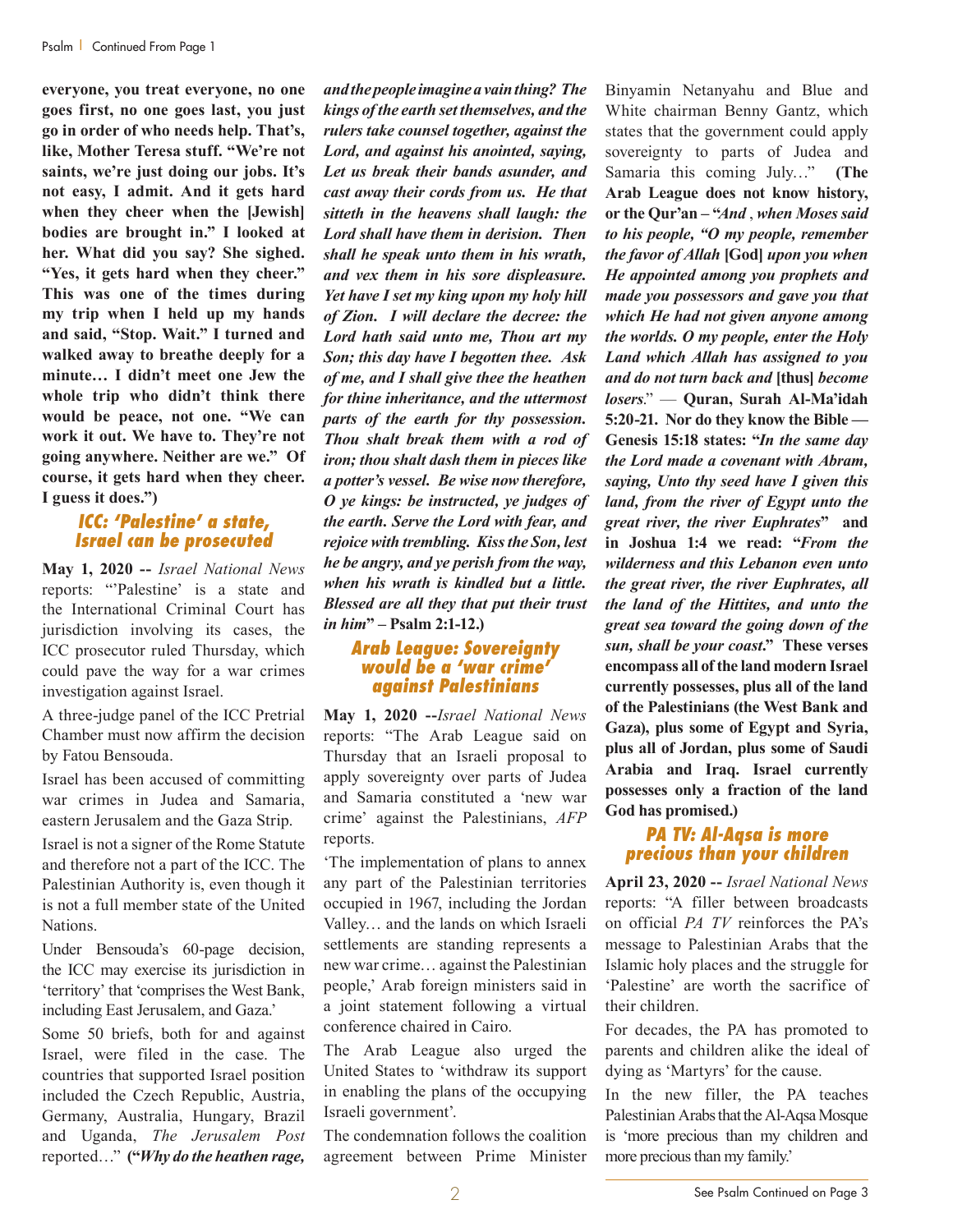'Al-Aqsa – the lemon blossom, the olives. I will redeem you with my soul and my eyes. Al-Aqsa is more precious than my children and more precious than my family – Al-Aqsa is my life, Al-Aqsa is my life,' the filler says…" **(How barbaric to use children in such a manner. Golda Meir once said: "We can forgive the Arabs for killing our children. We cannot forgive them for forcing us to kill their children. We will only have peace with the Arabs when they love their children more than they hate us." Read the following passages to see what the Bible says about children. "…***children are an heritage of the Lord: and the fruit of the womb* 

*is his reward***"- Psalms 127:3. "***Train up a child in the way he should go: and when he is old, he will not depart from it***" – Proverbs 22:6. "***Hear, O Israel: The Lord our God is one Lord: And thou shalt love the Lord thy God with all thine heart, and with all thy soul, and with all thy might. And these words, which I command thee this day, shall be in thine heart: And thou shalt teach them diligently unto thy children, and shalt talk of them when thou sittest in thine house, and when thou walkest by the way, and when thou liest down, and when thou risest up***" – Deuteronomy 6:4 – 7. "…***all thy children shall be taught of the Lord; and great shall be the peace of*  *thy children***" – Isaiah 54:13. Matthew 18:2 – 6 states: "***And Jesus called a little child unto him, and set him in the midst of them, And said, Verily I say unto you, Except ye be converted, and become as little cildren, ye shall not enter into the kingdom of heaven. Whosoever therefore shall humble himself as this little child, the same is greatest in the kingdom of heaven. And whoso shall receive one such little child in my name receiveth me. But whoso shall offend one of these little ones which believe in me, it were better for him that a millstone were hanged about his neck, and that he were drowned in the depth of the sea***." )**

### PLAGUES AND PESTILENCES

#### *The other crisis: Locusts imperil millions in Africa*

**April 28, 2020 --** *The EU Observer* reports: "The idea that a butterfly flapping its wings can cause a hurricane on the other side of the globe is a commonplace of so-called 'chaos theory' in physics.

But theory aside, individual consumers making tiny choices in the industrialised north have helped set flapping the wings of hurricanes of locusts in east Africa.

'The situation is particularly worrisome in Ethiopia, Somalia, and Kenya,' Cyril Ferrand, a senior UN official based in the region, told *EUobserver*.

'About one million individuals in Ethiopia have been affected by the desert locust upsurge and require emergency food assistance,' he said.

'Around 20 million people were already experiencing acute food insecurity in the

… greater Horn of Africa,' he added…" **("***And the Lord said unto Moses, Stretch out thine hand over the land of Egypt for the locusts, that they may come up upon the land of Egypt, and eat every herb of the land, even all that the hail hath left. And Moses stretched forth his rod over the land of Egypt, and the Lord brought an east wind upon the land all that day, and all that night; and when it*  *was morning, the east wind brought the locusts. And the locust went up over all the land of Egypt, and rested in all the coasts of Egypt: very grievous were they; before them there were no such locusts as they, neither after them shall be such. For they covered the face of the whole earth, so that the land was darkened; and they did eat every herb of the land, and all the fruit of the trees which the hail had left: and there remained not any green thing in the trees, or in the herbs of the field, through all the land of Egypt***" – Exodus 10:12-15.** 

**According to the UN Food & Agriculture Organization, a one square kilometer swarm of locusts can eat the same amount of food in one day as 35,000 people…** *CNN* **reported that one swarm in Kenya was three times the size of New York City. See the next report.)**

#### *"Multiple famines of biblical proportions within a short few months"*

**April 22, 2020 --** *Israel National News* reports: "David Beasley, UN World Food Programme (WFP) Executive Director, spoke yesterday (Tuesday) in a virtual session of the UN Security Council which was titled 'Maintenance of International Peace and Security: Protecting Civilians Affected by

Conflict-Induced Hunger'.

'At the same time while dealing with a COVID-19 pandemic', Beasley said, 'we are also on the brink of a hunger pandemic'.

Beasly emphasized that speaking with world leaders way before the coronavirus, he said that 2020 would be facing the worst humanitarian crisis since World War II.

'So today, with COVID-19', he stressed, 'we are not only facing a global health pandemic but also a global humanitarian catastrophe. Millions of civilians living in conflict-scarred nations, including many women and children, face being pushed to the brink of starvation, with the spectre of famine a very real and dangerous possibility'.

According to the UN World Food Programme 821 million people go to bed hungry every night all over the world, 'chronically hungry' Beasly noted.

According to the new Global Report on Food Crisis published yesterday (Tuesday) 135 million people on earth are marching towards the brink of starvation…"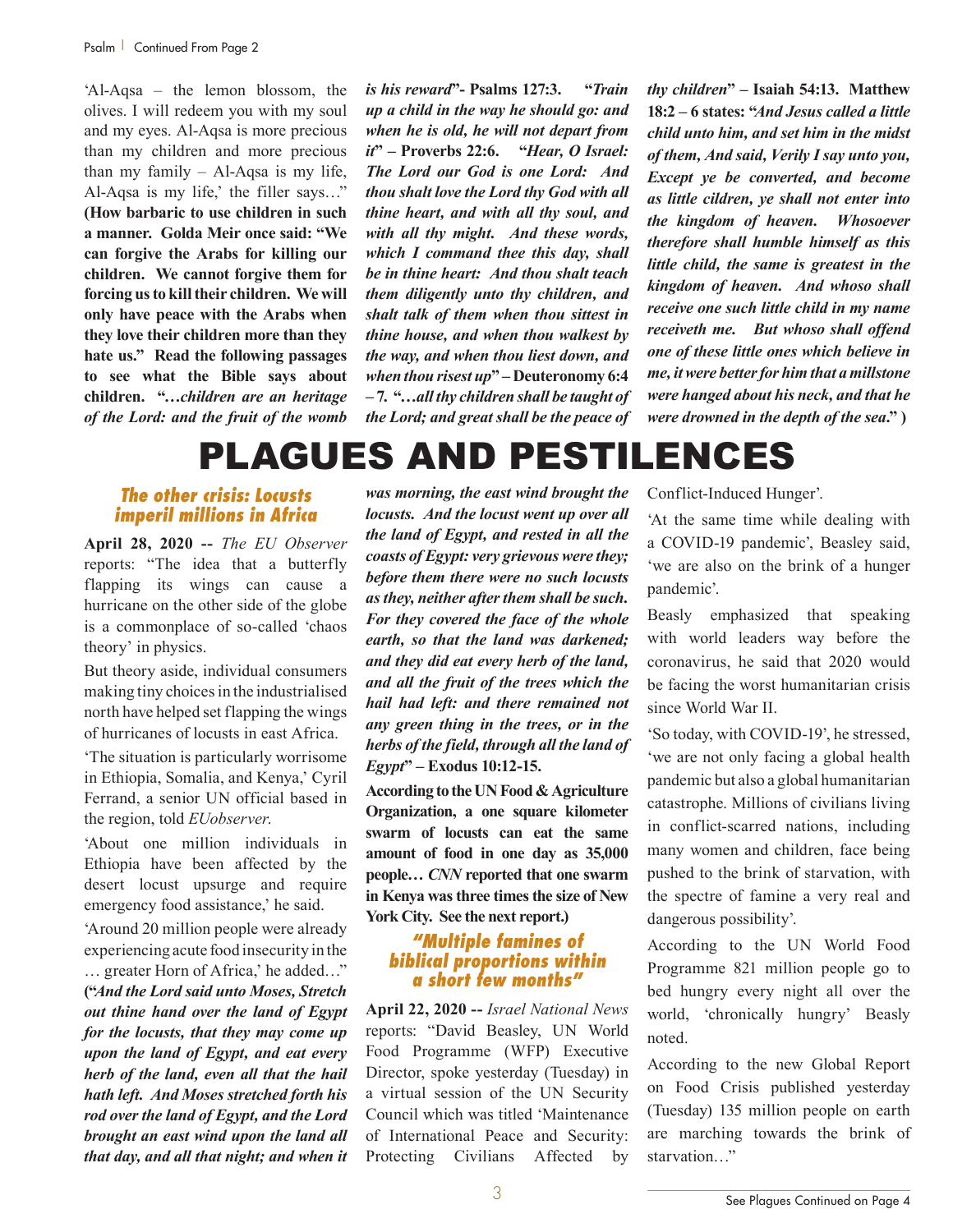#### *45,500 corpses incinerated in Wuhan in 2 weeks, say U.S. intel sources*

April 29, 2020 -- *WND.com* reports: "The Wuhan coronavirus pandemic has infected more than 3.1 million people worldwide, causing more than 216,000 deaths.

But the true totals probably never will be known, in part because of unreliable information from China, where it originated.

The Chinese Communist Party's count of about 80,000 infections and 4,000 deaths in the country is not even 'remotely close,' according to U.S. officials.

*Summit News* reported U.S. intelligence has estimated that between March 23 and April 4, at least 45,500 corpses were incinerated in China.

The U.S. believes the total is at least 50 times worst than China admits.

They say up to 60,000 dead bodies per month could have been processed by funeral homes in Wuhan…" **("***But when ye shall hear of wars and commotions, be not terrified: for these things must first come to pass; but the end is not by and by. Then said he unto them, Nation shall rise against nation, and kingdom against kingdom: And great earthquakes shall be in divers places, and famines, and pestilences; and fearful sights and great signs shall there be from heave***n" – Luke 21:9-11. This pandemic that we are facing is but a foretaste of the pandemics that will be a part of the Tribulation period. In Revelation 11:6 we are told of the two witnesses who "…***have power to shut heaven, that it rain not in the days of their prophecy: and have power over waters to turn them to blood, and to smite the earth with all plagues, as often as they will.***" "***And I looked, and behold a pale horse: and his name that sat on him was Death, and Hell followed with him. And power was given unto them over the fourth part of the earth, to kill with sword, and with hunger, and with death, and with the beasts of the earth***"** 

**– Revelation 6:8. We may never know the true toll of this pandemic because of the lies and subterfuge that is coming from China. See the next three reports.)**

#### *Chinese Media Admits Coronavirus Still Raging: 'Prevention Will Become a Protracted War'*

**April 23, 2020 --** *Breitbart.com* reports: "Chinese Communist Party (CCP) propaganda claims the country suffered a relative handful of infections during the coronavirus pandemic compared to other countries around the world and has all but eradicated the virus across most of China, but state media this week tacitly admitted the disease is still raging and told readers to prepare for preventive measures remaining necessary far into the future.

*The Global Times* on Tuesday wrote an editorial quoting the World Health Organization (W.H.O.) warning that 'the worst is yet ahead of us.' The primary thrust of the editorial was to chastise American and European officials who want to lift coronavirus lockdowns as soon as possible, since keeping those lockdowns in place on adversaries while China ramps up its own industrial production appears to be a major CCP objective.

In the course of playing the victim and rejecting criticism of how the CCP handled the coronavirus, the *Global Times* admitted it still has a much bigger problem than the numbers it feeds to W.H.O. would suggest…"

#### *Report: China's Coronavirus Data Off by Millions of Cases*

**April 10, 2020 --** *Breitbart.com* reports: "A report published by the American Enterprise Institute (AEI) this week denounced China's official coronavirus statistics as mathematically improbable and estimated the true number of infections from the epidemic in China was about 2.9 million, over a hundred times the total of 81,907 infections claimed by Beijing as of Friday.

'Population size makes it almost certain that China's disinformation about what

happened outside the original outbreak city of Wuhan is worse than the disinformation about what happened inside,' the AEI report contended.

The report quoted figures from Chinese state media in January to demonstrate that the number of people who left the outbreak city of Wuhan and its surrounding Hubei province before the city and province were locked down – a wave of travelers consistent with the Lunar New Year season in previous years – would have infected far more people than the Chinese Communist Party (CCP) claims.

Even assuming those figures from Chinese state media were on the high side, possibly because Wuhan officials were eager at the time to demonstrate the enigmatic illness they were passing off as a minor annoyance was not interfering with daily life or the holiday season, the lowest estimates have over a million people leaving the hot zone before travel was restricted – many of them probably carrying the highly infectious coronavirus, which can lurk inside people who do not appear sick, each of whom could be capable of infecting five or six other people…"

#### *China's failure to warn of likely pandemic for 6 key days may have been critical*

**April 15, 2020 --** *The Times of Israel* reports: "In the six days after top Chinese officials secretly determined they likely were facing a pandemic from a new coronavirus, the city of Wuhan at the epicenter of the disease hosted a mass banquet for tens of thousands of people; millions began traveling through for Lunar New Year celebrations.

President Xi Jinping warned the public on the seventh day, January 20. But by then, more than 3,000 people had been infected during almost a week of public silence, according to internal documents obtained by *The Associated Press* and estimates based on retrospective infection data.

The delay from January 14 to January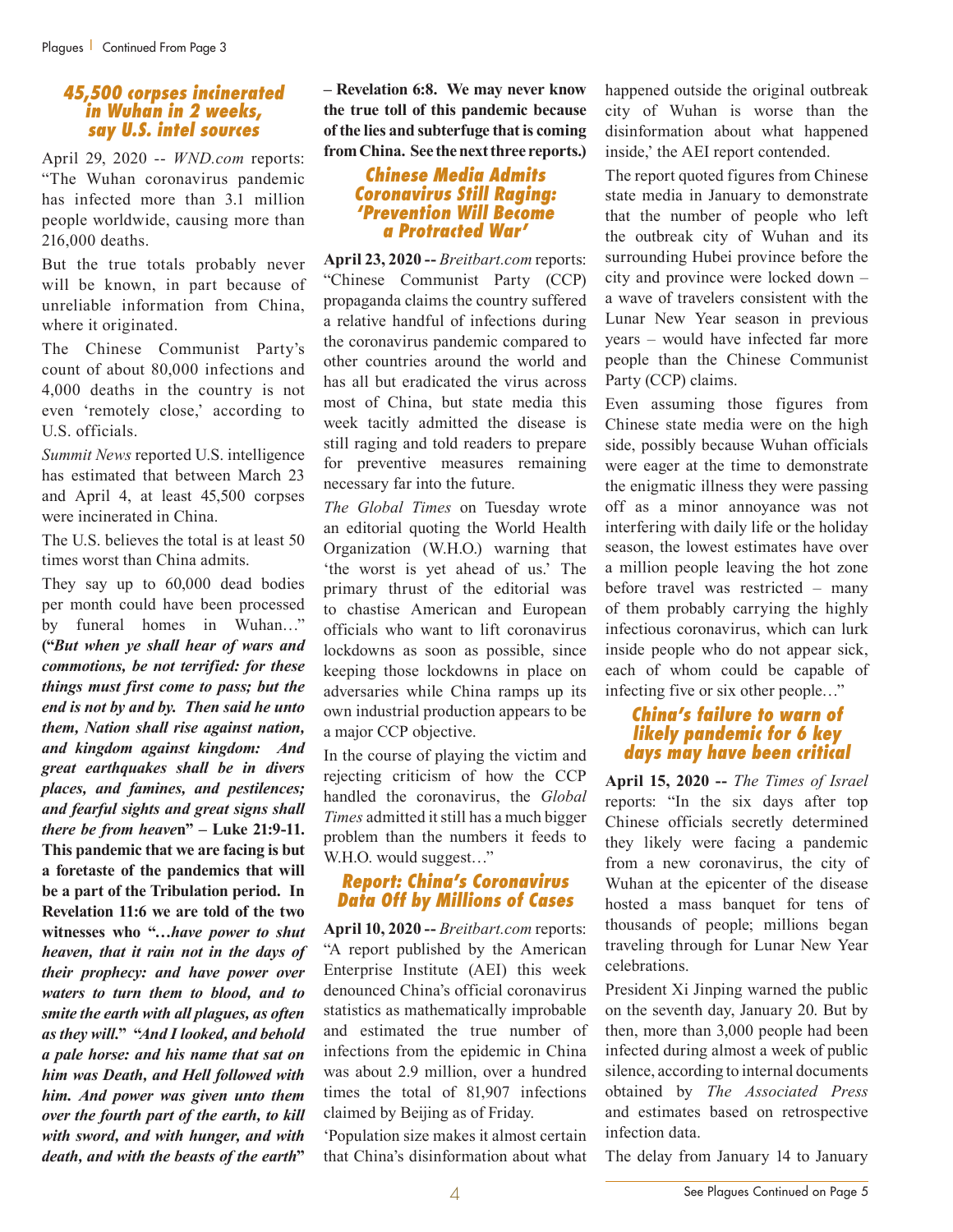20 was neither the first mistake made by Chinese officials at all levels in confronting the outbreak, nor the longest lag, as governments around the world have dragged their feet for weeks and even months in addressing the virus.

But the delay by the first country to face the new coronavirus came at a critical time — the beginning of the outbreak. China's attempt to walk a line between alerting the public and avoiding panic set the stage for a pandemic that has infected almost 2 million people and taken more than 126,000 lives.

'This is tremendous,' said Zuo-Feng Zhang, an epidemiologist at the University of California, Los Angeles. 'If they took action six days earlier, there would have been much fewer patients and medical facilities would have been sufficient.'…"

#### *Expert: India Treating Christian Health Workers as 'Expendable' Fodder in Coronavirus Response*

**April 10, 2020 --** *Breitbart.com* reports: "David Curry, the leader of the Christian aid organization Open Doors, told *Breitbart News* on Wednesday that the group has received reports of Indian government officials sending Christian nurses to tend to the most contagious Chinese coronavirus patients because 'they are considered dispensable.'

Curry emphasized that many nations on the organization's World Watch List – the countries where freedom of religion is most restricted – have become even more dangerous for Christians in light of the current pandemic, among them nations like China, India, Iran, and North Korea. In some cases, Christians are struggling to receive proper medical care; in others, Christians are already among the nation's poorest and must now contend with shut down economies.

In India, Curry told *Breitbart News*, Open Doors is receiving alarming evidence of Christian health workers being placed in dangerous situations with little support or care because of their faith…" **("***If the world hate you,*  *ye know that it hated me before it hated you. If ye were of the world, the world would love his own: but because ye are not of the world, but I have chosen you out of the world, therefore the world hateth you. Remember the word that I said unto you, The servant is not greater than his lord. If they have persecuted me, they will also persecute you; if they have kept my saying, they will keep yours also. But all these things will they do unto you for my name's sake, because they know not him that sent me. If I had not come and spoken unto them, they had not had sin: but now they have no cloak for their sin. He that hateth me hateth my Father also. If I had not done among them the works which none other man did, they had not had sin: but now have they both seen and hated both me and my Father***" – John 15:18-24. See the next report.)**

#### *Christians yet again denied food aid, coronavirus relief distribution for Muslims only*

**April 16, 2020 --** *Israel National News* reports: "International Christian Concern (ICC) reports Pakistani Christians were denied food aid amid the COVID-19 crisis in the fourth incident ICC has documented since Pakistan was placed on lockdown by authorities seeking to combat the pandemic.

According to a video post on Facebook, Christians were denied food aid on April 2 in a village situated on the Raiwind road, near Lahore. A local pastor confirmed the incident to ICC.

In the Facebook video, a young Christian man claims that a local mosque committee distributed food on April 2, however, village Christians were told to leave the mosque compound because the food aid was meant for only Muslims…"

#### *Coronavirus Searches Lead Millions to Hear About Jesus*

**April 13, 2020 --** *ChristianityToday. com* reports: "Millions of worried people who have turned to Google with their anxiety over COVID-19 have

ended up connecting with Christian evangelists in their search results leading to a spike in online conversions in March.

In the Philippines, a woman named Grace found herself on a website about coronavirus fear hosted by the internet evangelism organization Global Media Outreach (GMO). "Please help me not to worry about everything," she wrote in a chat with a volunteer counselor. "What's happening now is very confusing." The counselor explained that only Jesus can bring lasting peace, and Grace received Jesus as her Savior.

Back in the U.S., a volunteer at the Billy Graham Evangelistic Association (BGEA) chatted online with a young mother named Brittany who worried that COVID-19 would take her life and her children's lives. The volunteer offered hope and peace, and Brittany too accepted Christ.

Three of the largest online evangelism ministries—GMO, BGEA, and Cru account cumulatively for at least 200 million gospel presentations on the internet each year. All three say the number of people seeking online information about knowing Jesus has increased since the COVID-19 outbreak was declared a pandemic in early March…" **(I want to repeat what I said in the April 2020 edition of** *The Van Impe Intelligence Briefing***: Should the Lord tarry, death is certain for all of us. But with the focus on the lethality of this disease what should our response be? "***But sanctify the Lord God in your hearts: and be ready always to give an answer to every man that asketh you a reason of the hope that is in you with meekness and fear***:" – I Peter 3:15. As people are coming face to face with their mortality we need to be sharing the Gospel with them and give them peace and hope.)**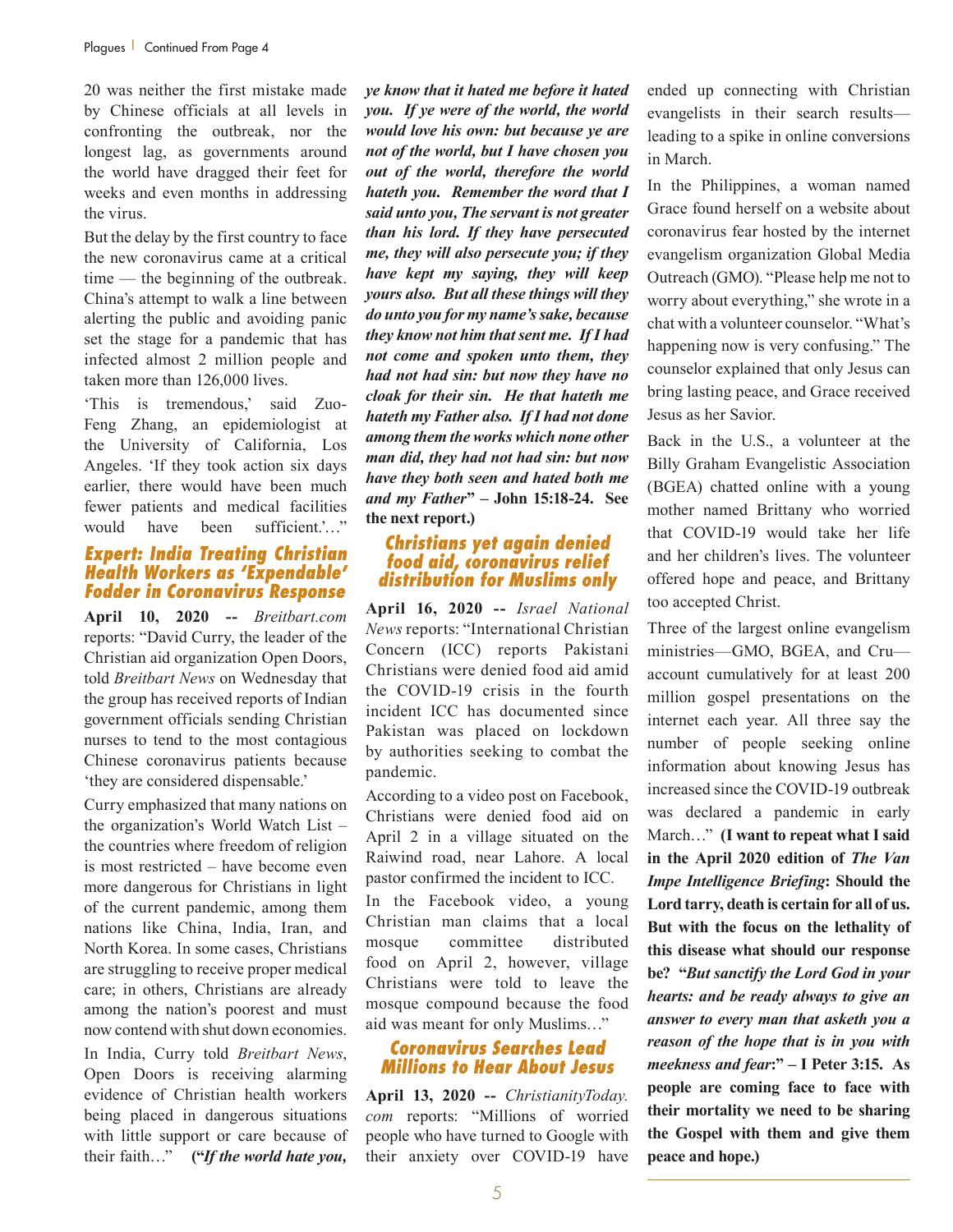# **THE KINGS OF THE EAST**

#### *U.S. warns China not to 'exploit' virus for sea disputes*

**April 7, 2020 --** *SpaceWar.com* reports: "The United States on Monday warned China not to take advantage of the coronavirus pandemic to exert itself in the South China Sea after Vietnam said Beijing sank a trawler.

Amid the global focus on fighting COVID-19, China has ramped up self-described research stations and landed special military aircraft in the dispute-rife sea, according to the State Department.

'We call on the PRC to remain focused on supporting international efforts to combat the global pandemic, and to stop exploiting the distraction or vulnerability of other states to expand its unlawful claims in the South China Sea,' State Department spokeswoman Morgan Ortagus said in a statement.

Vietnam said last week that it lodged a protest with Beijing after the Chinese Coast Guard 'hindered, rammed and sunk' a Vietnamese boat with eight fishermen on board near the Paracel Islands.

Vietnam — which, like China and Taiwan, claims sovereignty over the Paracel Islands — called in a foreign ministry statement for Beijing to compensate the fishermen, 'strictly discipline' the officers responsible and prevent similar occurrences in the future…" **(China will become a basic partner with Russia for the rapidly approaching battle of Armageddon – Revelation 16:16. Russia will lead invasion number one – Ezekiel 38 & 39. China will lead invasion number two – Revelation 16:12; Revelation 9:14 – 16. Then all nations will come against Jerusalem for the final invasion at which point Jesus will return to stop the bloodshed and set up his eternal kingdom upon earth**  **– "[He gathers]** *all nations against Jerusalem to battle; and the city shall be taken… Then shall the Lord go forth, and fight against those nations, as when he fought in the day of battle. And his feet shall stand in that day upon the mount of Olives, which is before Jerusalem on the east, and the mount of Olives shall cleave in the midst thereof toward the east and toward the west, and there shall be a very great valley; and half of the mountain shall remove toward the north, and half of it toward the south***" – Zechariah 14:2 – 4. Then Psalm 2:6 occurs as God the Father says: "…***I set my king upon my holy hill of Zion* **[Jerusalem]." See the next two reports)**

#### *Chinese aircraft carrier sails past Japan, Taiwan*

**April 14, 2020 --** *SpaceWar.com* reports: "A Chinese aircraft carrier passed through the East China Sea over the weekend, a maneuver keeping defense ministries in Japan and Taiwan on edge.

The aircraft carrier Liaoning, accompanied by five other vessels in its strike group — two guided missile destroyers, two multi-role warships and a fast combat supply ship carried out what a People's Liberation Army spokesman called 'routine' exercises.

The vessel traveled through the 155-mile-wide Miyako Strait, between Japan's Ryukyu Islands and the Bashi Channel, then east of Taiwan toward the South China Sea. Both Tokyo and Taipei announced that they were monitoring the progress of the Chinese convoy.

China has ongoing territorial claims on the islands of the area, and the show of force comes as two U.S. aircraft carriers in the Pacific region are debilitated by the effects of the coronavirus.

The USS Theodore Roosevelt is in port in Guam, with much of its crew undergoing quarantine. The U.S. Navy said that 585 of the ship's crew of about 4,800 have tested positive for the virus.

The USS Ronald Reagan, undergoing maintenance in Yokohama, Japan, is preparing for deployment, but currently has 1,000 members of its strike force in quarantine…"

#### *U.S. 'Strongly Opposes China's Bullying' in the South China Sea*

**April 23, 2020 --** *Voice of America News* reports: "The United States is accusing China of taking advantage of the COVID-19 outbreak and increasing its military activities near Taiwan and in the South China Sea.

'The United States strongly opposes China's bullying,' U.S. Secretary of State Mike Pompeo said Wednesday, ahead of a virtual meeting between the U.S. and the Association of Southeast Asian Nations (ASEAN) foreign ministers later in the day.

'We've also seen that the Chinese Communist Party is exerting military pressure on Taiwan and coercing its neighbors in the South China Sea, even going so far as to sink a Vietnamese fishing vessel. We hope other nations will hold them to account,' added Pompeo during a press briefing, hours before his videoconference with ASEAN ministers.

The U.S. and ASEAN had been eyeing a summit to boost ties, at a time when China continues to expand its influence in Southeast Asia. The dialogue was scheduled for March but later postponed due to the coronavirus outbreak…"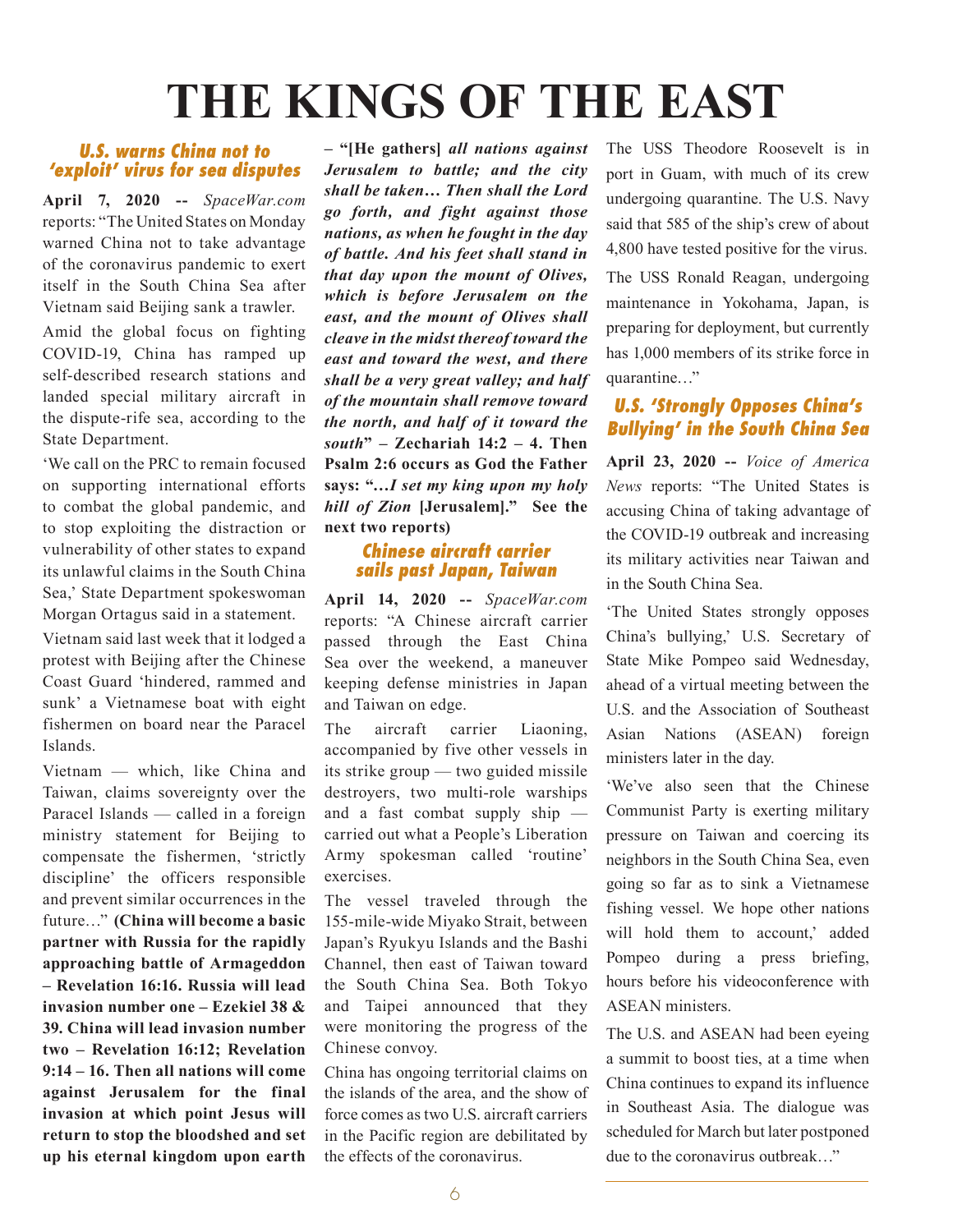## NEWS FROM RUSSIA

#### *Air Force intercepts Russian patrol aircraft near Alaska*

**April 13, 2020 --** *SpaceWar.com* reports: "U.S. Air Force fighter jets intercepted two Russian patrol aircraft near Alaska this week, according to North American Aerospace Defense Command.

An unspecified number of F-22 Raptors 'intercepted two Russian IL-38 aircraft entering the Alaskan Air Defense Identification Zone' in the Bering Sea north of the Aleutian Islands on Wednesday, according to NORAD's Twitter feed.

'This is the latest of several occasions in the past month in which we have intercepted Russian aircraft operating near the approaches to our nations. We continue to execute our no-fail homeland defense missions with the same capability and capacity we always bring to the fight,' NORAD Commander General Terrence J. O'Shaughnessy said on Twitter.

During a Thursday appearance on '*Fox & Friends*,' O'Shaughnessy said Russia's plane came within 50 miles of Alaska's coast…" **(Russia preparing to fulfill Ezekiel 38:1, 2, 8, 16; Joel 2:3, 20, 30 for the Armageddon campaign – Revelation 16:16 – which will be fought against America, the EU and the entire Western World. Islamic armies will align themselves with Russia and China for holy jihad – holy war – Ezekiel 38:13; Daniel 11:40; Isaiah 17:1; Ezekiel 38:5-7; Psalm 83: 4 – 7.)**

#### *Russia warns U.S. against any attempt to use low-yield missiles*

**April 30, 2020 --** *The Jerusalem Post* reports: "The Russian foreign ministry has warned the U.S. against any attempt to use low-yield nuclear weapons, after the State Department said placing such weapons on ballistic missiles launched from submarines would counter possible new threats from Russia and China, according to *VOA*.

A low-yield weapon is on the level of the bombs dropped by the U.S. on Hiroshima and Nagasaki.

The State Department claims that lowyield weapons 'reduce the risk of nuclear war by reinforcing extended deterrence and assurance' and alleges that Russia is considering using such weapons in a limited war, according to *VOA*.

Russia denied the threat and accused the U.S. of 'lowering the nuclear threshold.'…" **(Nuclear war is part of the battle of the ages – see Revelation 9:18. Other prophesied texts are predicted in Psalm 97:3; Isaiah 66:15; Ezekiel 20:47: "…***Thus saith the Lord God; Behold, I will kindle a fire in thee, and it shall devour every green tree in thee, and every dry tree: the flaming flame shall not be quenched***…" Study also Zephaniah 1:8; Malachi 4:1; and Revelation 8:7.)**

#### *Russia tests system to shoot down satellites*

**April 16, 2020 --** *Israel National News* reports: "Russia has tested a system designed to shoot down satellites, the U.S. Space Command announced Wednesday.

'Russia's DA-ASAT test provides yet another example that the threats to U.S. and allied space systems are real, serious and growing,' said Gen. John W. 'Jay' Raymond, USSPACECOM commander and U.S. Space Force Chief of Space Operations. 'The United States is ready and committed to deterring aggression and defending the Nation, our allies and U.S. interests from hostile acts in space.'

'This test is further proof of Russia's hypocritical advocacy of outer space arms control proposals designed to restrict the capabilities of the United States while clearly having no intention of halting their counterspace weapons programs,' Raymond said. 'Space is critical to all nations and our way of life. The demands on space systems continue in this time of crisis where global logistics, transportation and communication are key to defeating the COVID-19 pandemic…" **(Russia is warming up for Armageddon. Soon a peace program will be contracted for the Middle East nations – Daniel 11: 21, 24. It will be a peace contract for seven years but broken after 42 months – Daniel 9:27. Russia is the nation that then says: "…***I will go up to the land of unwalled villages; I will go to them that are at rest, that dwell safely, all of them dwelling without walls, and having neither bars nor gates, To take a spoil, and to take a prey; to turn thine hand upon the desolate places that are now inhabited, and upon the people that are gathered out of the nations***…" – Ezekiel 38:11, 12.)**

## THE PERSIAN GULF

#### *Iran warns U.S.: 'Severe' response if our territorial waters our violated*

**April 30, 2020 --** *Israel National News* reports: "Iran is continuing to

threaten the U.S., with a spokesman for the Iranian Armed Forces saying Wednesday the Islamic Republic will respond 'severely' if U.S. vessels violate its territorial waters.

The spokesman, Abolfazl Shekarchi, criticized the United States for what he called 'causing disturbance' in the Gulf, reported the *Xinhua* news agency. Shekarchi also dismissed U.S. President